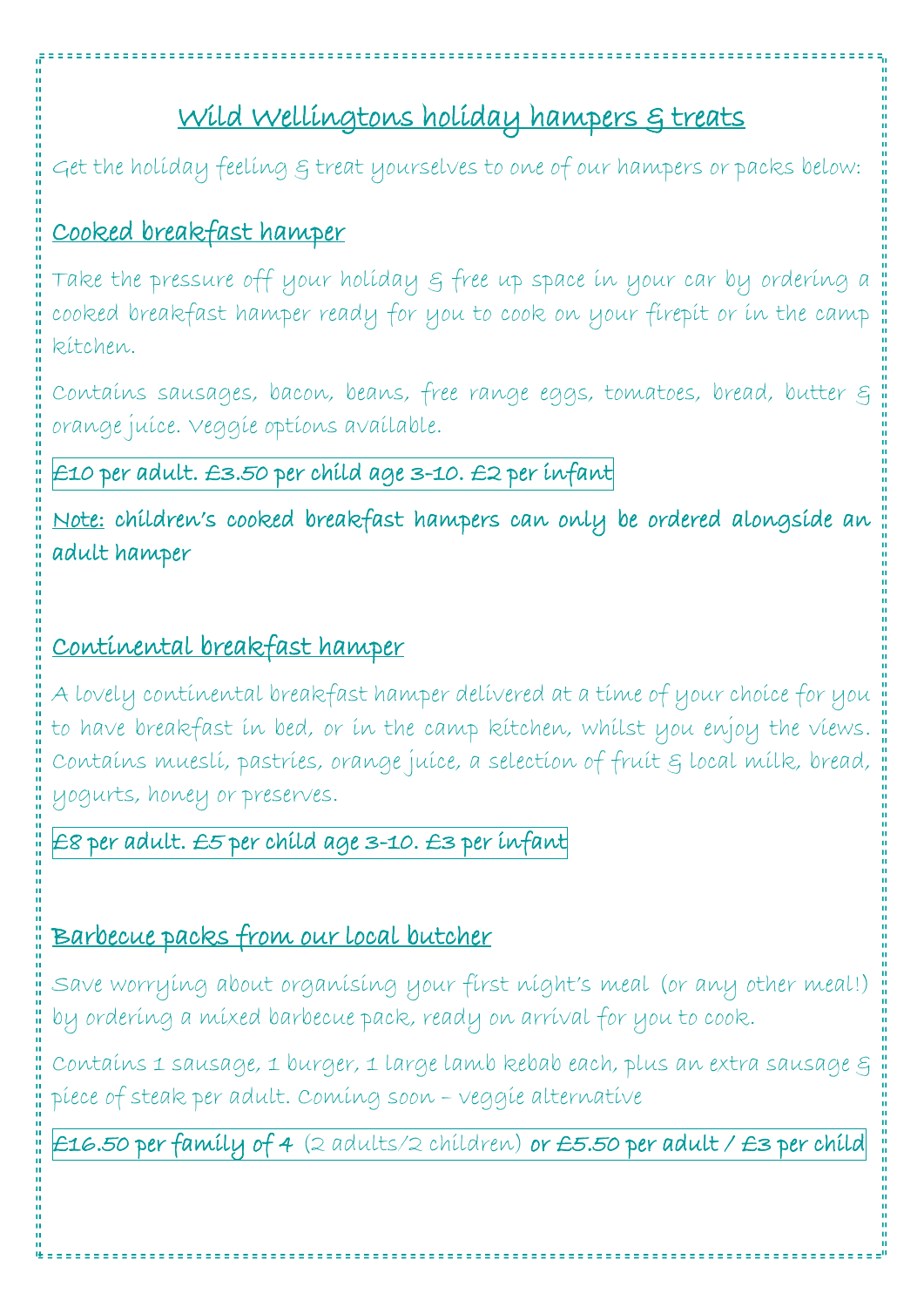# Free range pork sausages from Myrddin Heritage

It's pretty unusual for pork to be truly free range but these juicy, meaty sausages of loveliness are from piggies raised outdoors, over a longer period of time, by Tanya & Owen just over 20 minutes away.

£4.50 for a pack of 5 Flavours include classic, pork  $\xi$  leek, chilli  $\xi$  garlic, rosemary & thyme, Toulouse (with a kick of pepper) & chipolata sausages. Gluten & preservative free also available.

### Firepit s'mores pack

No glamping trip is complete without treats to roast on an open fire. Our family love a s'mores bake off with a winner for the best creation – lots of fun for adults & children but be warned it can get competitive!!

Each pack contains a large bar of milk chocolate, packet of rolos, packet of white chocolate buttons, packet of marshmallows, packet of digestive biscuits, 4 bananas, skewers & foil. We'll even provide a s'mores suggestion sheet to start you off.

 $\epsilon$ 9.50 per family of 4 We can't promise but you will most likely have enough for another night!

#### Notes:

Ideally, we'll need at least a fortnight's notice (more for any gift hampers & food hampers with dietary changes) if you're going to order one of our hampers/packs but we may be able to provide them with less notice

Please inform us of any allergies or dietary changes

Any changes may alter prices (not for vegetarian options)

Contact us to discuss any other requirements you may have at: [wildwellingtons@gmail.com](mailto:wildwellingtons@gmail.com) 

See below for local suppliers